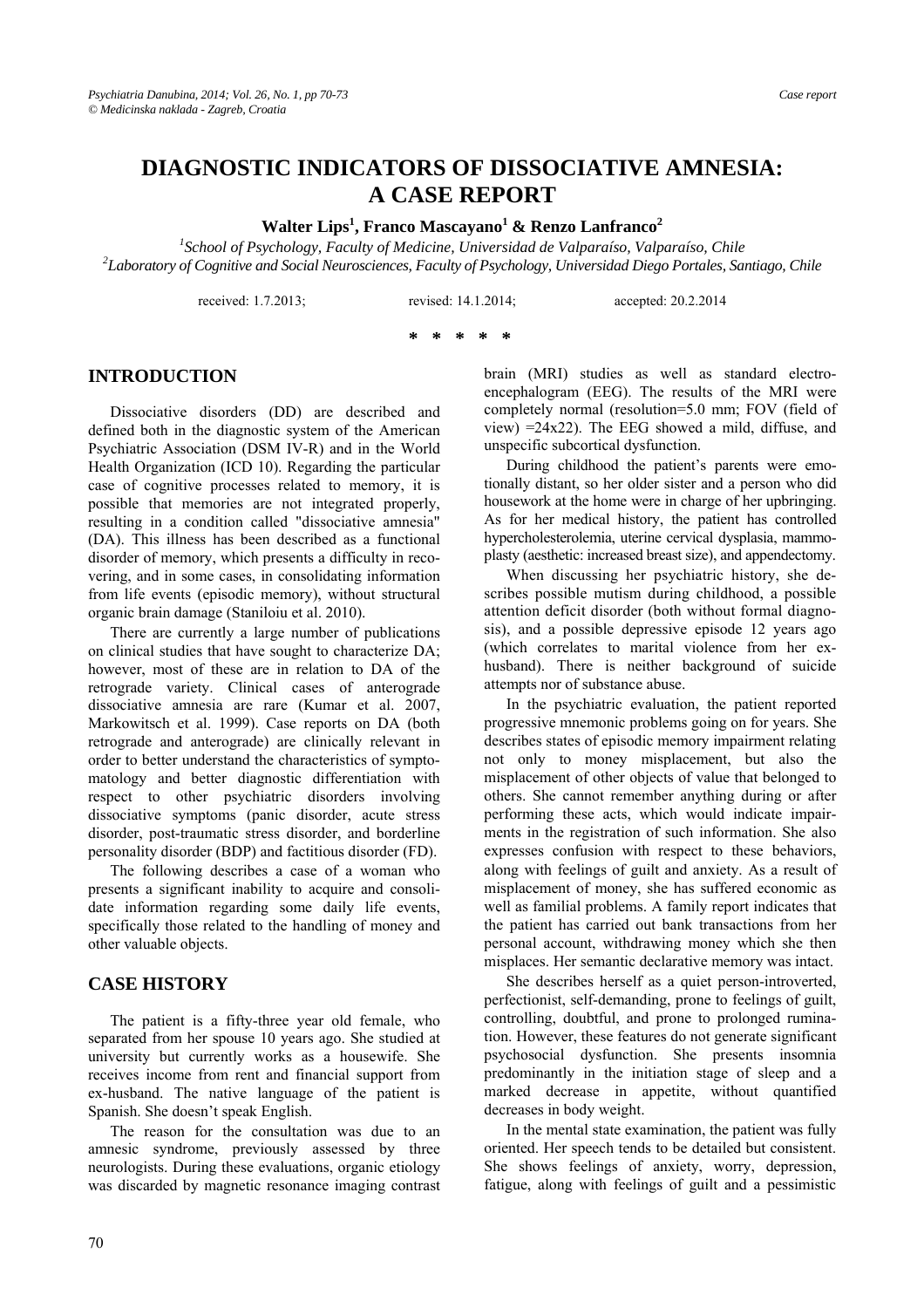attitude about her future. She does not exhibit sensoriperceptual alterations nor does have thought disorders. The patient shows a good capacity for insight.

Finally, the psychosocial functioning of the patient is not significantly deteriorated. Nevertheless, she expressed having financial problems due to occasional forgetfulness and loss of money. The other dimensions of her social life were not severely deteriorated, however, due to her unemployment and erratically handled pension incomes, we noted a moderate family dysfunction.

## **Diagnoses**

- Dissociative disorder (dissociative amnesia) (DSM  $IV-R$ ).
- Moderate depressive episode (ICD 10 diagnosis criteria and Depression guidelines of Ministry of Health, Chile, 2009).
- Possible borderline personality disorder (DSM-IV-R).

Individual psychotherapy and pharmacotherapy (antidepressant and anxiolytic) was administered. Additionally, psychometric testing was required to complement the diagnosis on the DA and possible BPD.

In subsequent evaluations, the patients' amnesic symptoms persisted. Her anxiety also continued, but to a lesser degree. As for depressed mood, there has been a gradual recovery process, without remission.

## **RESULTS**

The results are summarized in Table 1.

For WAIS-R, the patient had a total IQ of 108, which corresponds to the category "normal average." In the verbal scale, the subtests with the highest score were Arithmetic and Vocabulary. In regard to the scale manual, the best performance reflect a good conservation of visuomotor, visuospatial, somatosensory, and visuospatial learning as well as memory dimensions in the patient.

The patient's MMPI profile has 4 scales with scores equal to or greater than 70. These results indicate possible abnormal features in the patient. The Depression scale score of the patient is considered "very high" according to the instrument criteria. With respect to the Masculinity / Femininity scale, the score corresponds to "very high" and could indicate a low acceptance of female roles determined by their sociocultural context. For the Psychasthenia scale, the patient's score is in the range of "high," which indicates high levels of insecurity, anxiety, worry, and constant apprehension. Finally, in the Schizophrenia scale, the patient obtained a score that is within the range considered "high." Such a score would indicate that the patient tends to withdrawal and alienation.

| Applied instruments                                        | Measuring functions                                                                                                                  | Main results                                                                                                                                                                                                    |
|------------------------------------------------------------|--------------------------------------------------------------------------------------------------------------------------------------|-----------------------------------------------------------------------------------------------------------------------------------------------------------------------------------------------------------------|
| <b>Dissociative Disorders</b><br>Interview Schedule (DDIS) | Structured interview based on DSM-IV<br>criteria for Dissociative Disorders                                                          | 8/10 in psychiatric history;<br>8/10 in Major Depression Disorder<br>symptoms;<br>5/8 in borderline personality disorder<br>symptoms;<br>3/3 in Dissociative Amnesia;<br>5/13 in Dissociative Identity Disorder |
| Dissociative Experiences Scale<br>$(DES-II)$               | Evaluation of dissociative symptoms distin-<br>guishing four criteria: absorption, depersona-<br>lization, derealization and amnesia | Average score: 16.78.                                                                                                                                                                                           |
| Autobiographical Memory<br>Interview (AMI)                 | Semistructured interview designed to<br>measure personal past facts and evocation of<br>specific events from subject's life          | Personal semantic: 42.5<br>Autobiographic incidents: 22                                                                                                                                                         |
| Trail Making Test (TMT, A and<br>B)                        | Attentional speed, sequencing, mental<br>flexibility, visual search and motor function                                               | Part A: 28.4 seconds<br>Part B: 96 seconds                                                                                                                                                                      |
| Rey Verbal and Auditory Test<br>(RAVLT)                    | Immediate memory capacity, learning,<br>interference phenomena and recognition<br>memory                                             | Total score: 48                                                                                                                                                                                                 |
| Minnesota Multiphasic<br>Personality Inventory (MMPI)      | Determines personality profiles that help in<br>the detection of psychopathology                                                     | Scales above 70:<br>Depression: 83<br>Masculinity/Femininity: 79<br>Psychasthenia: 75<br>Schizophrenia: 70                                                                                                      |
| Wechsler Adult Intelligence<br>Scale (WAIS-R)              | Cognitive functions associated to David<br>Wechsler's intelligence factors. Among<br>other indicators, it determines IQ.             | Verbal IQ: 106<br>Performance IQ: 110<br>Total IQ: 108.                                                                                                                                                         |

**Table 1.** Applied assessments and main results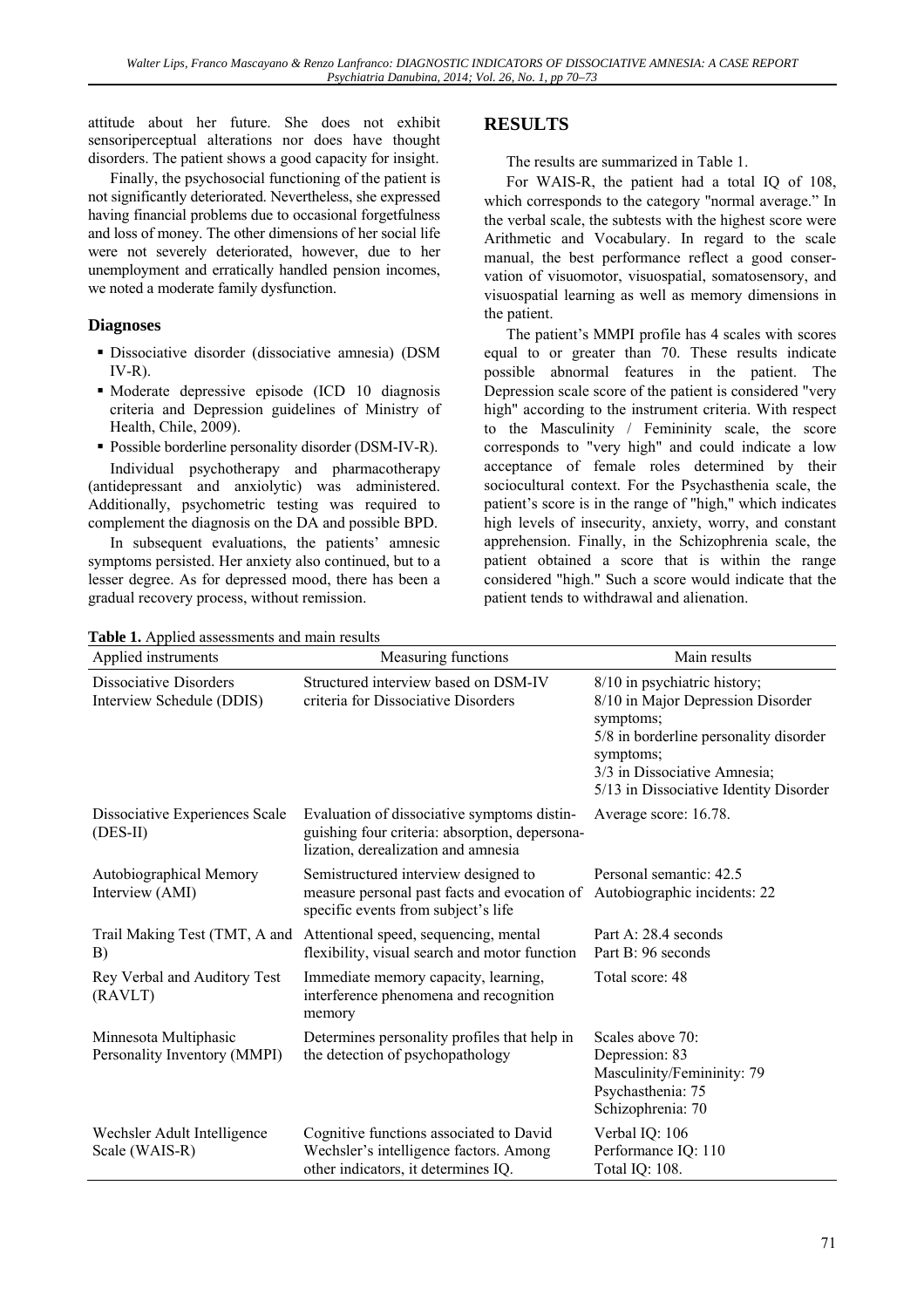The results of the DDIS indicate problems in episodic memory, retrograde, anterograde, or mixed type. These conditions cannot be explained by the presence of medical conditions of any kind. In addition, the interview showed comorbidity with a recurrent depressive episode. The results are consistent with some personality characteristics of the BPD.

The patient in the DES-II has a mean score of 16.78 points. Scores  $\geq 30$  points are associated with a diagnosis of DD according to DSM-IV classification. The items that had higher scores were 25, 24, 17 and 9, which assess potential deficits in the acquisition and information retrieval process. These indicators tend to reflect possible symptoms for DA.

As for RAVLT, the total score obtained for the patient lies close to the population average (48.5 points), based on both age group (50 to 59 years) and gender. This indicates that the processes of short-term memory and learning remain intact in the patient.

The time taken for the patient to complete Part A of the TMT was 28.4 seconds. Such scores are within the normal parameters of the test (according to Anglo-Saxon and Latin American standardizations). The same occurred with Part B of the test, in which the time taken (93 seconds) is far from what is determined to be deficient (>273 seconds). Therefore, we can assert that attention skills are not impaired in the patient.

Finally, according to the results of the AMI, we concluded that one aspect of the patient's autoiographical memory is severely affected. Compared to the "cut-off scores" in the population, the results obtained reveal abnormal deterioration in the ability to retrieve "semantic personal" information (people, places, and specific events). The disability is expressed more emphatically when the person tries to retrieve information acquired over 10 years or recently. In both cases the scores are, according to parameters set by the authors of the instrument, "definitely abnormal." The dimension of "autobiographical incidents" remains preserved.

# **DISCUSSION**

Our main objective was to distinguish clinical and psychometric characteristics of a case of DA. For this purpose, we used clinical and psychometric procedures, obtaining results that characterize the presence of DA. It should be noted that the psychiatric interview is the single most important part of the diagnostic evaluation process (WPA 2003, p. 40) and that "rating scales should never be used alone to establish a diagnosis or clinical treatment plan; they can augment but not supplant the clinician's evaluation, narrative, and clinical judgment" (APA 2006, p. 33).

Regarding the process of elimination of a possible organic origin of the amnesia, the results of applied evaluations allowed us to affirm the psychogenic etiology of amnesia described. Considering that both WAIS and RMN were normal, and that the neurologic and psychiatric evaluation did not determine memory impairment permanently, we were able to clinically discard any cerebral organic disorder. Further, the patient does not present a Mild Cognitive Impairment (MCI) because her memory problems are confined to specific issues and a limited time period. In contrast, with MCIs the memory alteration is permanent and is relative to the overall daily life of a person.

For the particular case of suspected epilepsy, we clinically ruled out this condition due to the improbability that epileptic discharges arise and disturb recording information within the specific contexts of money misplacement.

In the psychometric results, it should be noted that the results of the DDIS and the DES II allowed us to confirm the hypothesis of DA, anterograde and retrograde type.

The information obtained by the AMI corresponds to "definitely abnormal," according to the nomenclature of the instrument.

Regarding the characteristics of the amnesic patient in question, specifically those related to the difficulties of encoding and consolidating episodic information, these were not psychometrically evaluated due to the limited availability of instruments designed to assess such conditions (Strauss et al. 2006).

The results obtained in the overall evaluation of the patient are consistent with other cases of DA published to date (Hennig-Fast 2008, Kopelman 1994, Kritchevsky 2004, Markowitsch 1997a,b).

The possible comorbidities that have been described in medical literature include psychiatric disorders involving dissociative symptoms, such as BPD. In the present case, the possibility of this diagnosis adequately correlates with the results obtained through the MMPI. Furthermore, considering that the AMI involves the recall of information that has a high emotional content, the symptomatology in question could be associated only as a symptom of BPD (criterion 9 of DSM IV-R). However, this possibility is ruled out, as dissociative symptoms in BPD are often associated with major stress conditions (Stiglmayr 2008).

Although in this case our main objective focused on confirming the diagnosis of DA, the importance of a differential diagnosis of both Malingering and Factitious Disorders (FD) should not be ignored. In the case of malingering, no specific instrument was used for ruling it out, since in the course of various clinical interviews, we did not detect the presence of an external benefit. On the other hand, the exclusion of FD with amnesia symptoms is a clinical challenge due to the difficultly of carrying it out, and to the unavailability of diagnostic tests to support this clinical entity (Smith 2010).

Finally, in relation to possible alterations of encoding and consolidating new information from the patient